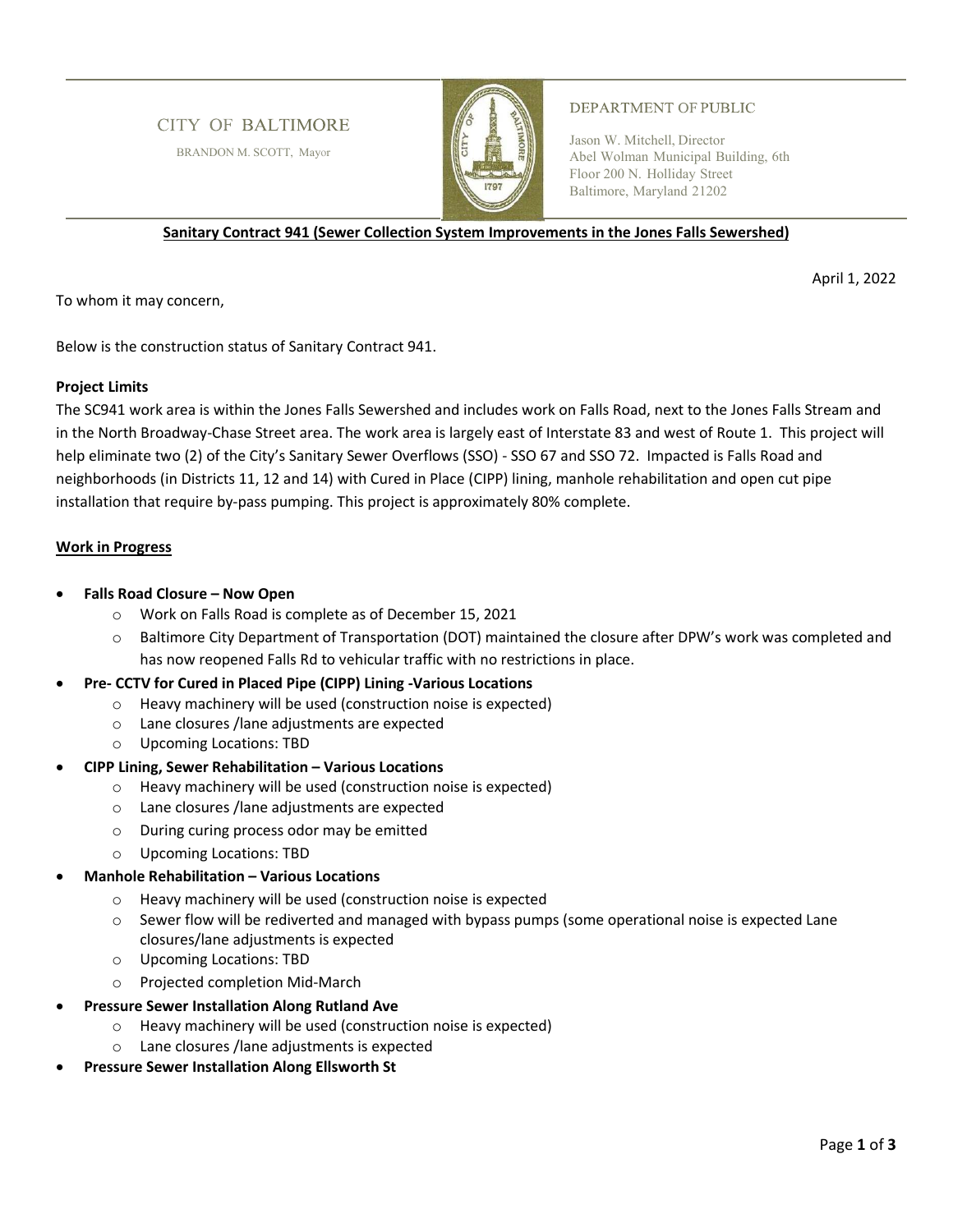- o Heavy machinery will be used (construction noise is expected)
- o Ellsworth St is closed to traffic
- o Prestressed Concrete Cylinder Pipe (PCCP) installation along Ellsworth continued until mid-January 2022. Ellsworth St remains closed. PCCP installation on Rutland Ave to start by late February 2022 and ongoing. Oneway traffic set up on Rutland Ave.
- **Broadway Bypass Pumping Updated Route and Traffic Control** 
	- o Heavy machinery will be used (construction noise is expected)
	- o Lane closures /lane adjustments is expected
	- o Tree Removal along portion of bypass route
	- o Bypass piping route has been updated, please see below. Bypass will run as previously planned, south along N Broadway but now detour east on Biddle, travelling west on Gay and back onto N Broadway ending at Chase St.



#### **Restoration**

- o Heavy machinery will be used (construction noise is expected)
- o Lane closures /lane adjustments is expected
- o Upcoming Locations: TBD
- o Ongoing, completed at the conclusion of rehab work

#### **Note about project delays**

The work in the N. Broadway - Ellsworth St - Gay St - Chase St corridor has experienced significant delays due to (1) adverse subsurface conditions (2) conflicts with existing utilities, and (3) supply chain disruptions due to the COVID-19 pandemic. The original schedule would have dictated that the traffic control measures would be in place during the period October-November. However, as of this update, due to the delays mentioned above, these traffic control measures have not yet been implemented.

We hope this provides insights for upcoming work as we strive to timely and safely complete this project. If you have any